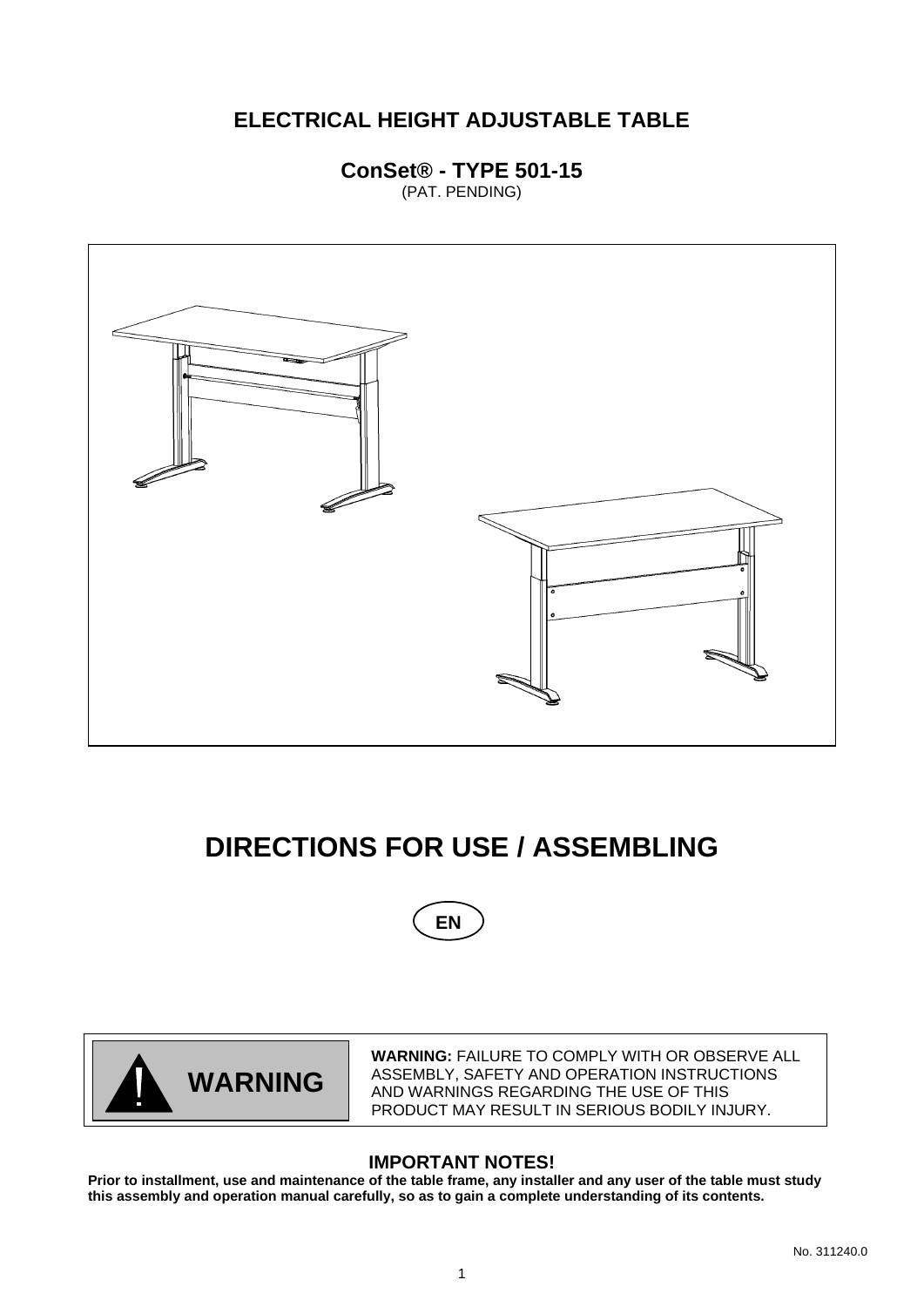#### **TABLE OF CONTENT**

- 1. SAFETY AND WARNINGS
- 2. USAGE
- 3. SET UP AND INSTALLATION
- 4. OPERATION
- 5. MAINTENANCE AND DEFECTS
- 6. TECHNICAL DATA
- 7. PARTS
- 8. ASSEMBLY DIRECTIONS
- 9. DECLARATION OF CONFORMITY

#### **1. SAFETY AND WARNINGS**

- This table complies with the prescribed safety regulations. Inappropriate use may cause damage to persons and table.
- Please read the operation manual prior to start using the table. It provides you with important information about safety, use, installation and maintenance of the table, and thus protecting you and your children and avoiding damage on the table.
- Please guard this operation manual and pass it on to any future owner!

#### **2. USAGE**

- The electromotive, height-adjustable tables are designed for workstations in dry work environments only. The table height is infinitely adjustable, so that it can be set to the most ergonomically suitable working level.
- They have not been designed for other purposes than those included in this manual, e.g. they are not to be used in areas of high humidity or dampness, nor for lifting people. Any other use is at one's own risk!
- **Do not crawl, lie or move around under the table frame, and do not sit or stand on the table frame.**
- **CHILDREN should only use the table when supervised by adults.**
- **Liability:** The manufacturer accepts under no circumstances warranty claims or liability claims for damages arising from improper use or handling of the table frame other than that described in this operation manual.

#### **3. SET UP AND INSTALLATION**

When the table has been assembled (see assembly instructions on page 3-4) the adjustable feet are installed so that the table is level and does not shift. Then the table is connected to the 110-230 VAC outlet and the table is ready for use.

- Make sure that no cables can get jammed.
- Place the table in a safe distance from window frames, radiators, furniture etc. so that people do not get stuck.
- Do not place any objects above 55 cm underneath the table.
- When moving the table after it has been assembled, the table top needs to be removed. The table CANNOT be lifted by the tabletop.

#### **4. OPERATION**

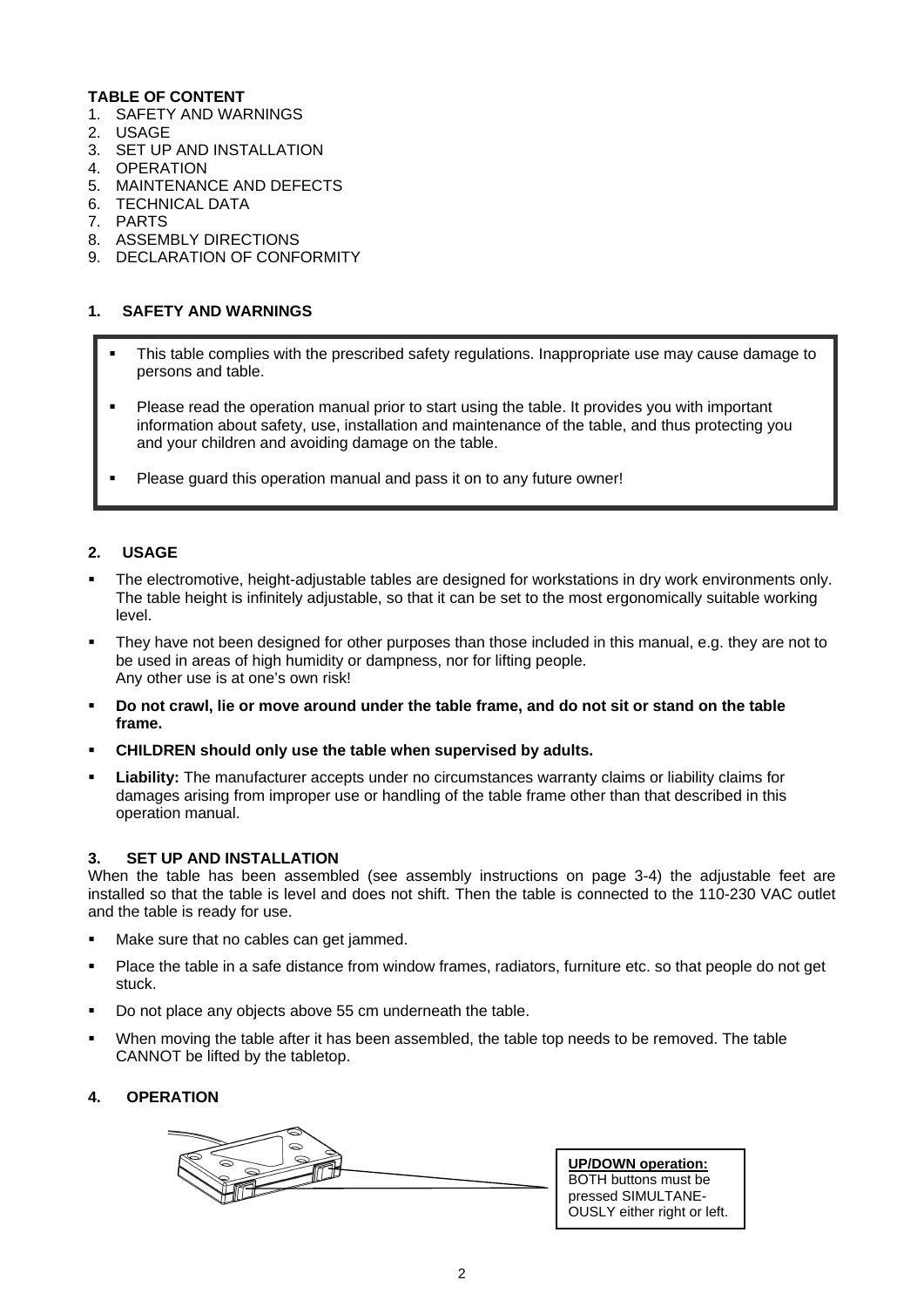#### **5. MAINTENANCE AND DEFECTS**

- The table does not require any maintenance by usage as described in chapter 2 in the directions for use.
- The table is only to be maintained with a wrung cloth.
- In the event of the occurrence of jarring sounds during operation, STOP using the table and please contact the dealer.

# **6. TECHNICAL DATA**

| Frame, materials and weights:                       | Steel, silver or black - Weight metal frame ~21 kg |
|-----------------------------------------------------|----------------------------------------------------|
| W                                                   | 120-180 cm                                         |
| D                                                   | 80-90 cm                                           |
| н                                                   | $68 - 120$ cm                                      |
| V (speed)                                           | $~22$ mm/sek.                                      |
| laaaal<br>$F_{\text{MAX}}$ = Max. Load on tabletop: | 50 kg                                              |
| <b>Operation:</b>                                   | Rocker switches                                    |
| Voltage:                                            | 220-230 VAC / 50Hz or 110-120 VAC / 60Hz           |
| <b>Consumption:</b>                                 | 60 Watt                                            |





**7. PARTS** 





### **8. ASSEMBLY DIRECTIONS**



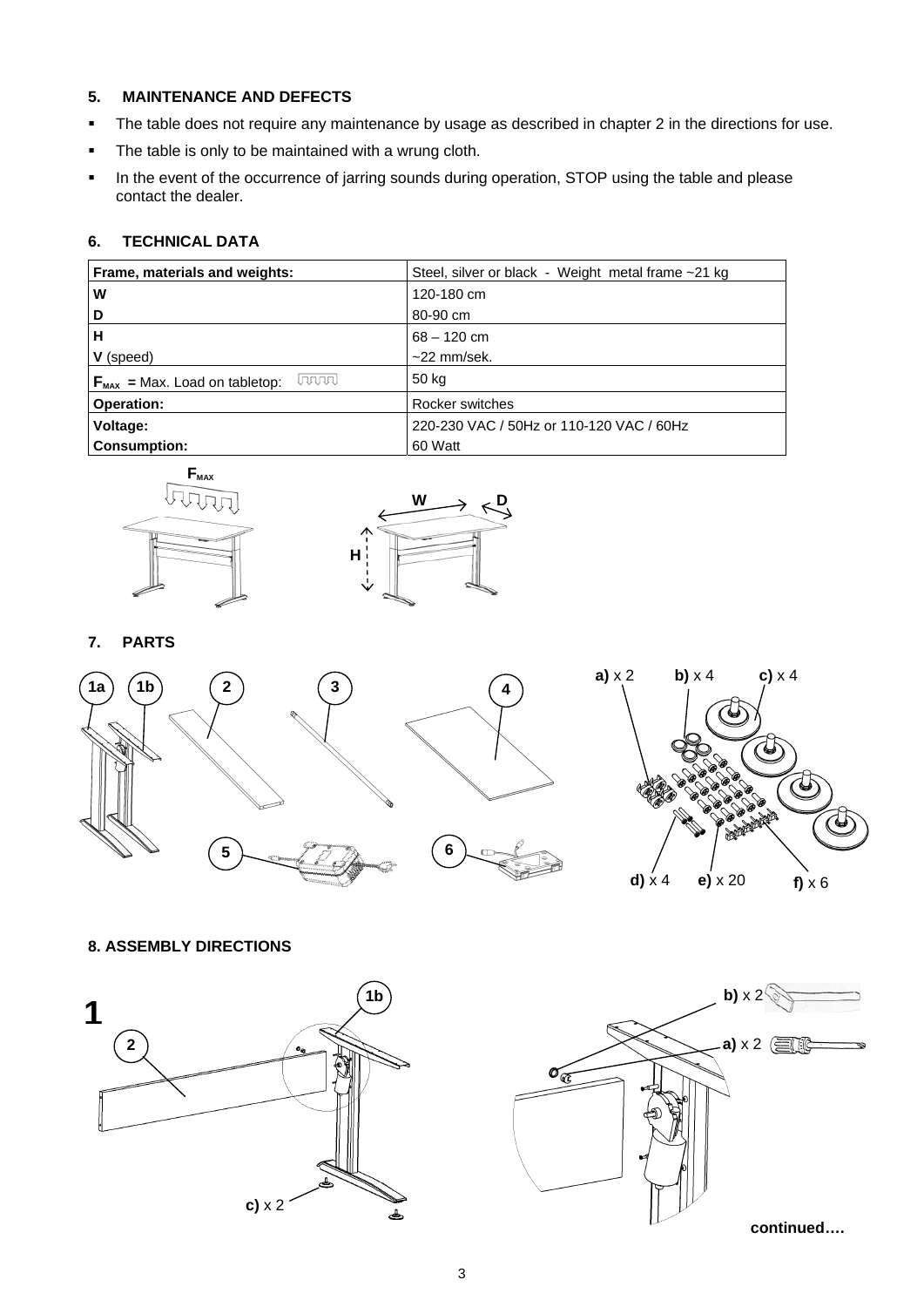**Assembly directions continued…..** 

















**continued….**